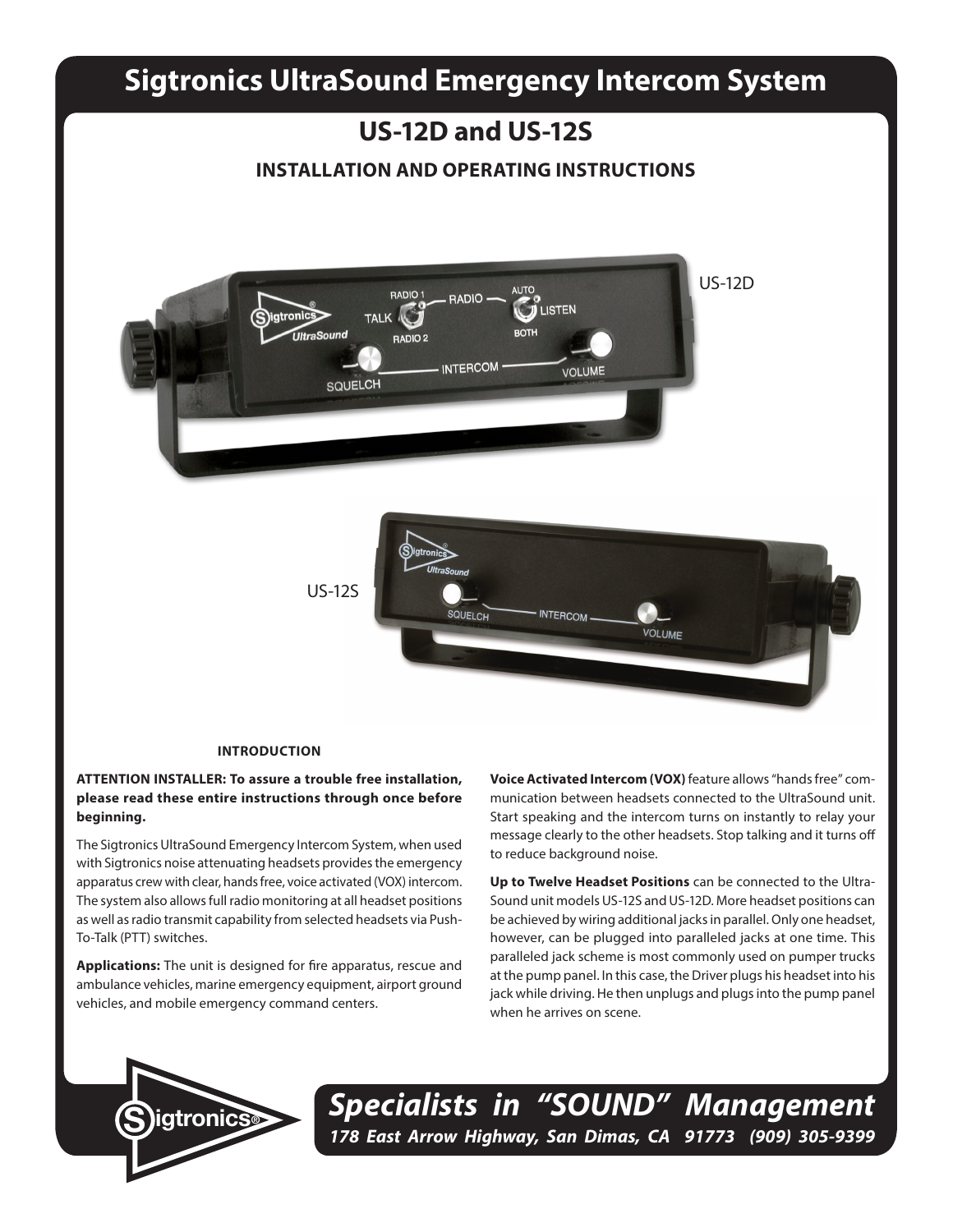#### **Headphone Output:**

The UltraSound system is designed to easily drive twelve or more 300 to 1000 ohm headsets. Noise attenuating, full cushion headsets, such as the Sigtronics SE-8, or SE-48 are recommended for best results. The UltraSound system incorporates an automatic headphone limiting circuit to eliminate the possibility of painful spurious radio or noise spikes from getting to the headsets and into your ears.

**Universal Radio Interface** is designed to accommodate virtually any type of communication radio. Adjustments for radio receive level and transmit microphone level are provided to perfectly match the UltraSound system to your particular radio.

**Automatic Sidetone Generation** allows everyone on the vehicle to hear both sides of the radio conversations.

**Excellent RF Immunity** guarantees clean, clear, radio communications.

**Standardized** for use with Sigtronics single plug headsets (ie. SE-8, SE-48, SE-18).

#### **Model Differences:**

The US-12S is used in applications requiring up to twelve persons at one time on intercom. Four of the twelve have radio transmit capability. The US-12S is designed for use with a single vehicle radio.

The US-12D is identical to the US-12S but can accommodate two separate vehicle radios.

#### **CONTROL FUNCTIONS**

**VOLUME** — Intercom Volume: Adjusts intercom volume level. Does not affect radio volume.

**SQUELCH** — Intercom Squelch: Adjusts VOX operation of the intercom for variations in background noise levels.

**RADIO 1/RADIO 2 (TALK)** — Transmit Select (US-12D units only): Used to select which radio to talk on – Radio 1 or Radio 2.

**AUTO/BOTH (LISTEN)** — Receive Select (US-12D units only): Used to select which radio is heard. In **"BOTH"** position, you hear both Radio 1 and the Radio 2. In **"AUTO"** position, only the radio selected by the **RADIO 1/RADIO 2** switch is heard.

**RADIO MIC TRANSMIT GAIN** — Located on the back of the unit: Sets the transmit mic audio level for the radio(s).

**RADIO VOLUME** — Located on the back of the unit: Sets the range of receive audio from the radio(s).

#### **ULTRASOUND INSTALLATION**

#### **Standard Equipment Included**

Besides the Intercom unit, each UltraSound system comes complete with the following:

| Headset Jack Box and Cover<br>with Pre-mounted Headset Jack |
|-------------------------------------------------------------|
| PTT Switch Pre mounted                                      |
|                                                             |
|                                                             |
|                                                             |
| Jack Box and Bracket Mounting Screws  28  28                |
|                                                             |
|                                                             |
|                                                             |
| 4 ft. Headset Jack and PTT Cable 12 Pin  1  1               |
| 4 ft. Headset Jack and PTT Cable 9 Pin  1  1                |
|                                                             |
|                                                             |
|                                                             |

#### **Installation Overview:**

Sigtronics has simplified the installation process, to assure perfect operation. Refer to the UltraSound Wiring Diagram. For US-12S see **Figure 4**; for US-12D see **Figure 5**. If you have any installation questions or problems that are not addressed in this manual, feel free to call our installation hot line number located on the last page of this manual.

Installation of the Sigtronics UltraSound System is a four step process:

I. Mount the intercom unit.

#### **(INTERCOM CHASSIS INSTALLATION)**

II. Install the headset jacks and PTT switches.

#### **(HEADSET JACK AND PTT SWITCH INSTALLATION)**

III. Wire the jacks and PTT switches.

#### **(HEADSET JACK AND PTT SWITCH WIRING)**

IV. Wire the radio(s).

**(RADIO HOOK UP)**

# **I. INTERCOM CHASSIS INSTALLATION**

#### **Intercom Placement:**

There are a few factors to consider when selecting a mounting location for the UltraSound Intercom chassis:

- 1. The unit should be placed in such a way that the controls on the front of the unit can be easily seen and operated. Most commonly, this will be near the vehicle's communication radio controls.
- 2. The Intercom unit is primarily designed to be dash mounted. It can be mounted on top of the dash or hang below the dash or vehicle ceiling. The mounting bracket is adjustable to allow for various mounting angles.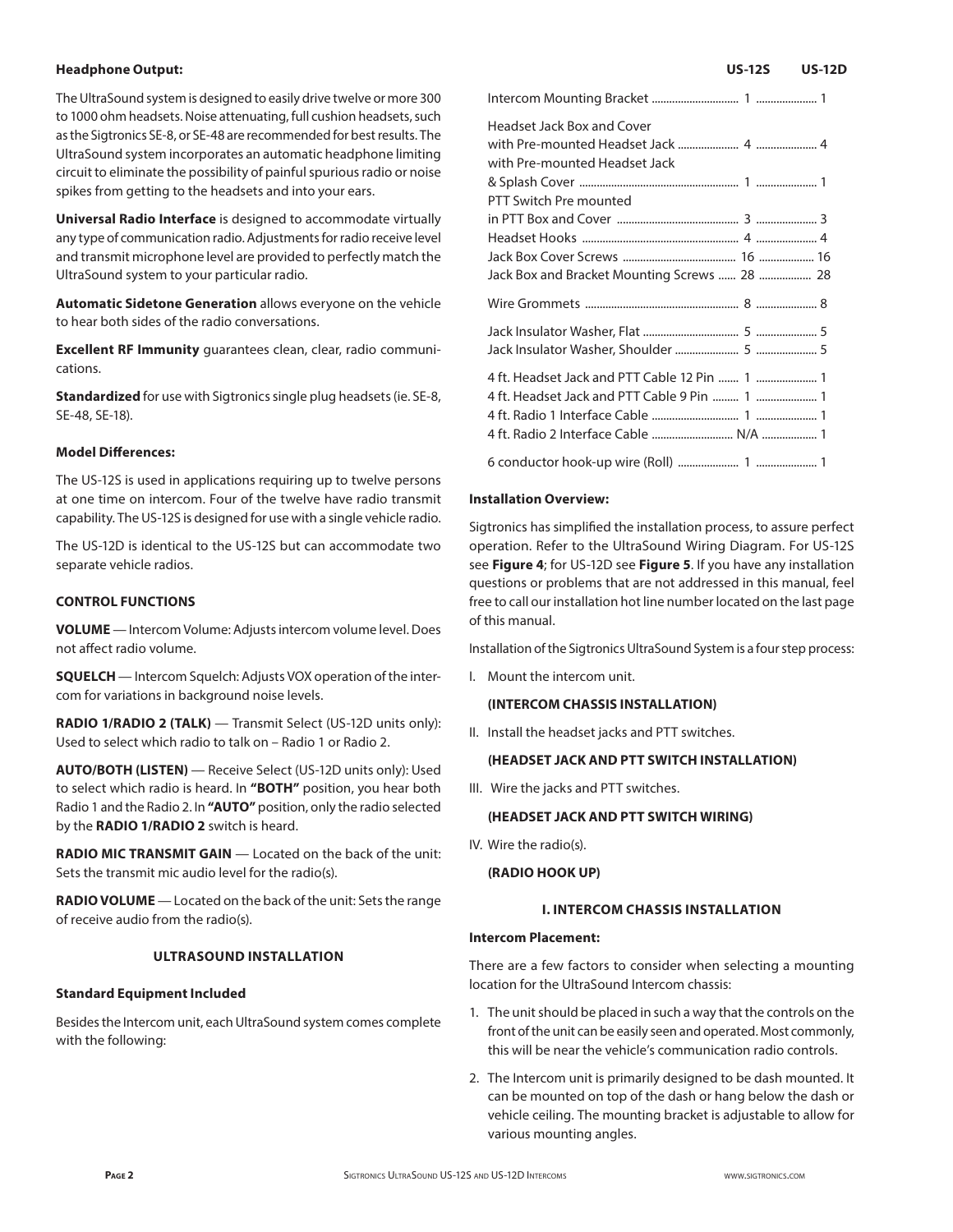

3. The location selected requires a minimum area of  $2\frac{5}{16}$  inches high by 7 7⁄8 inches wide by 4 inches deep. Verify that the intercom unit and cables will not interfere with the normal operation of any vehicle controls or the operation of vehicle compartment doors.

#### **Mounting Intercom Unit:** See **Figures 1** and **8**

- 1. Once the location is selected, remove the mounting bracket from the intercom unit by unscrewing the two large knobs. Be careful not to lose any of the four ratchet washers.
- 2. Set the mounting bracket in the selected area and mount with four of the hex head self drilling screws. For most applications\* these screws can be installed with no pre drilling. Just power in the screws with a standard electric driver with a <sup>5</sup>/16 inch hex bit. *\* No pre drilling required for aluminum and steel. A* 1⁄8 *inch pilot hole will still be required with some stainless steels.*
- 3. Place the intercom back into the bracket and replace the four washers and two knobs. Set the Intercom to the desired angle before tightening down the knobs.

# **II. HEADSET JACK AND PTT SWITCH INSTALLATION**

### **Headset Jack Placement:**

It is assumed that it has already been determined which positions on the vehicle will have headsets. At this stage, it is helpful to have a headset handy to physically gauge the best place for a particular jack. There are several things to consider when selecting a place to mount the headset jacks:

- 1. In general, for headset positions inside the vehicle, the jacks should be placed towards the middle between the user's positions. They should also be placed up above and towards the back of the user's head. This will assure that the headset cord will not hang between the user and the vehicle door.
- 2. The headset jack should be out of the way so that the headset plug can't be hit during use or when entering or exiting the vehicle.
- 3. The jack position should also take into account how the headset cord will hang when the headset is in use. The cord should hang out of the way and should not interfere with vehicle controls.
- 4. Verify that the jack placement and headset cable do not interfere with the normal operation of vehicle doors or compartments.
- 5. In vehicles with intercom headset positions installed in *open jump seat* locations, the combination of wind, road, and engine noise, picked up by these jump seat headsets, can in some cases produce excessive background noise in the intercom system. Additionally, wide variations in engine noise (from idle to high RPM) can falsely trigger the intercom VOX (voice activated) feature. This is especially true for older vehicles with open jump seats located next to the vehicle engine. There are two solutions for this situation. The first one is the recommended one:
	- a) Order an additional Push-To-Talk (PTT) switch (and mounting box if needed) for each open jump seat position. These switches can be conveniently mounted at each jump seat location and wired so that the jump seat headset microphone is disabled until the switch is pressed. See **Figure 2** below. The user then presses his PTT button to talk on the intercom. PTT buttons wired in this way only activate the intercom. They *do not* let the jump seat locations talk on the vehicle radio(s).
	- b) Order Sigtronics headsets (Models SE-8P, SE-48P, or SE-18P) with the intercom PTT switch already mounted on the ear cup for the open jump seat positions. The user then presses the PTT button on his headset ear cup to talk on the intercom. The advantage of this method is that it eliminates having to mount and wire in additional PTT buttons for the jump seats. Note, however, most departments prefer to have all the headsets on the vehicle(s) the same so that any headset can be used in any position. The headsets with intercom PTT switches on them cannot easily be used in a position that has radio transmit capability such as the Driver or Officer position.



Sigtronics provides two ways to mount the headset jacks for the UltraSound unit:

1. Mount the jacks in the supplied blue jack boxes.

Advantages:

- a) Little or no "behind the panel" space required.
- b) No vehicle panel thickness limitation.
	- c) No large holes are required to be drilled a real advantage on vehicles with thick metal panels.
	- d) Complete electrical isolation of the jacks from the vehicles chassis, because the jack box is fabricated out of non conductive high impact plastic.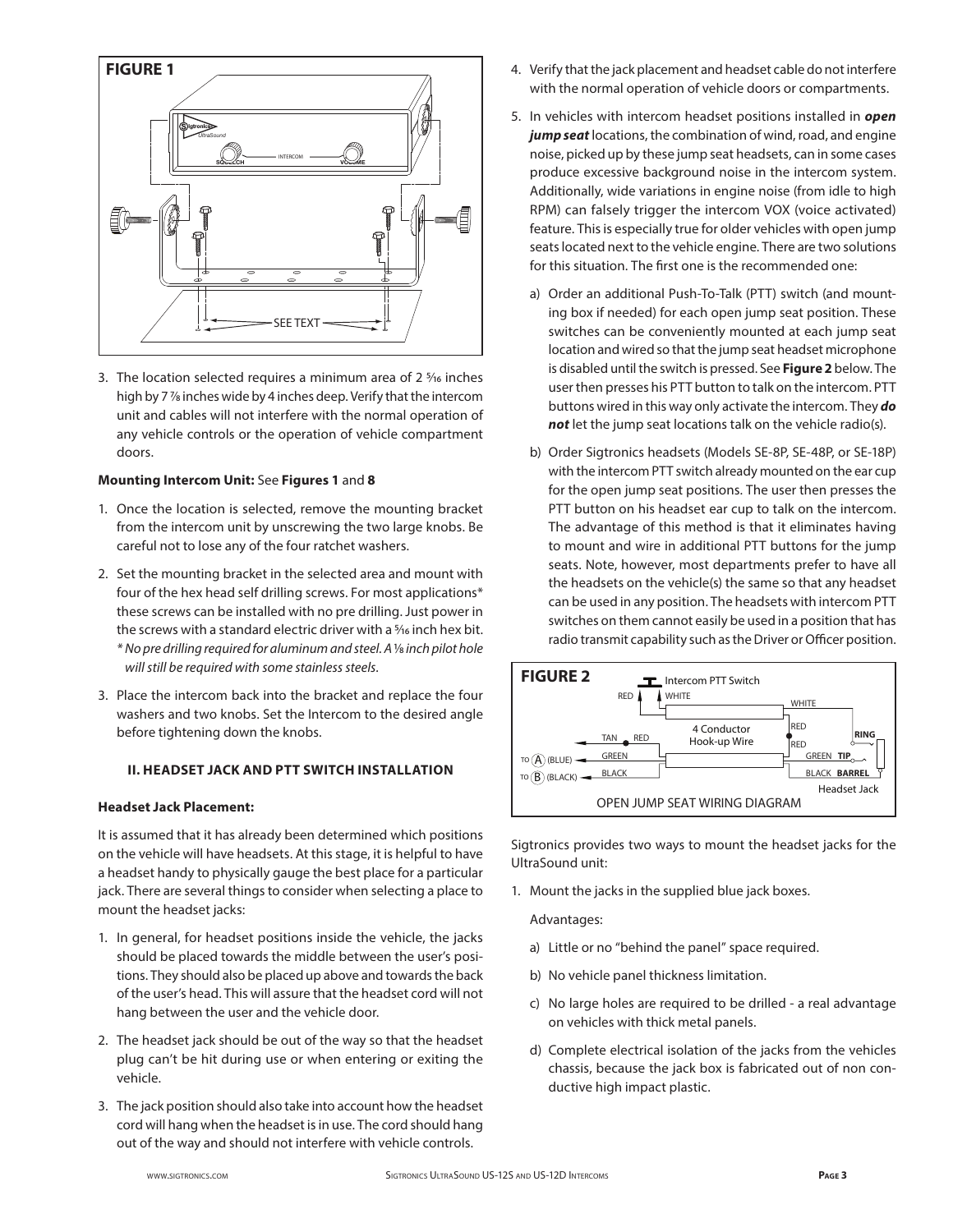- 2. Mount the jacks directly on the vehicle with a "through the panel" mounting scheme. Advantages:
	- a) Smaller space requirement. (Only slightly larger than the jack itself).
	- b) Only one hole to drill per jack ( ½ inch).
	- c) Most of jack is behind panel and out of the way.

Sigtronics recommends that you use the jack box mounting method, but either approach can be used as well as a combination of both.

If required, additional headset jacks, PTT switches, mounting boxes, and hardware are available through your Sigtronics dealer.

# **Splash Cover:**

If a jack is to be mounted outside the vehicle (ie. on or near a fire engines pump panel), a splash cover should be used to keep excess moisture out of the jack when it is not in use. Every UltraSound system comes with one such splash cover already pre-mounted on a jack in a mounting box. On other positions, where the headset is always plugged in, a splash cover is not required.

#### **Jack Box Mounting:**

Set the jack box on the mounting surface in the selected area and mount with two of the hex head self drilling screws. For most applications\* these screws can be installed with no pre drilling. Just power in the screws with a standard electric driver with a <sup>5</sup>/16 inch hex bit.

*\* No pre drilling required for aluminum and steel. A* 1⁄8 *inch pilot hole will still be required with some stainless steels.*

For most installations the wiring for the headset jack will come out the back of the jack box. A hole is already provided in the jack box for this purpose. Of course, you will also have to drill a similar hole into the vehicle. Use a <sup>5</sup>/<sub>16</sub> inch drill for this.

Alternately, the wire can come out of the side of the jack box if desired. You will have to drill the hole where required. Use a 5⁄16 inch drill. Rubber wire grommets are provided for the wire going through the jack box hole.

# **Through the Panel Mounting:**

For direct mounting of headset jacks on the vehicle panel you will need to remove the jack from the jack box cover with a ½ inch wrench. For normal jack mounting (no splash cover), the maximum panel thickness is 0.10 inches or a little less than 1/8 of an inch. If you need the splash cover (optional), the maximum panel thickness is 0.062 inches or 1/<sub>16</sub> of an inch. **NOTE**: Longer headset jacks that can accommodate thicker panels are available from your Sigtronics dealer (order part number 100418 - maximum panel thickness 0.155 inches with splash cover and 0.195 inches without).

Mounting on the panel requires that you insert the jack from the back of the panel. Test jack(s) for clearance and fit. Leave room behind the jack expands when headset plug is inserted. Make sure the back of the jack does not interfere with any moving parts of the vehicle.

Drill a ½ inch hole in the panel. Install jack with mounting washers and nut as in **Figure 3**. Both jack insulating washers must be used. The Jacks have to be insulated from mounting spot to minimize



electrical noise getting into intercom system. No need to tighten the jack now. You may have to remove the jack to connect the wires.

# **PTT Switch Installation:**

In order for the Driver or Officer positions to transmit on the radio, they will each need a Push-To-Talk (PTT) switch.

The PTT switches should be placed within easy reach of the users. It is also helpful if they can be easily seen by the users. The PTT switches can be mounted in the blue ptt mounting boxes or directly into a panel. If using the ptt boxes, set the box on the mounting surface in the selected area and mount with two of the hex head self drilling screws. For most applications\* these screws can be installed with no pre drilling. Just power in the screws with a standard electric driver with a 5⁄16 inch hex bit. *\* No pre drilling required for aluminum and steel. A* 1⁄8 *inch pilot hole will still be required with some stainless steels.*

If mounting the PTT switches directly into a panel the switch is mounted from the front and the panel can have a maximum thickness of 3⁄16 of an inch.

In the selected spot, drill a <sup>5</sup>/<sub>8</sub> inch hole. Mount the switch into the hole but only loosely install the provided lock washer and nut from the back. The PTT switch will likely have to be removed to connect the wires later. The nut requires a  $\frac{7}{8}$  inch wrench

# **III. HEADSET JACK AND PTT SWITCH WIRING**

The wiring of the headset jacks and PTTs is straight forward. In general, the 4 foot Headset Jack and PTT Switch Cable gets wired to the six conductor Hook-up Wire (gray) and then the Hook-up wire connects to the jacks and the PTT switches. The cable J1 for the four radio transmit positions has a 12 pin connector with 12 wires. Before going on, plug in J1 of the cable into P1 on the Intercom unit. The cable for the eight other headset positions *(J4)* has a 9 pin connector with 9 wires. Plug this J4 connector into P4 on the Intercom unit.

Flexible six conductor hook-up wire is provided with each system to connect each headset jack and PTT switch to the UltraSound unit's Headset Jack and PTT Switch Cables. Enough wire is provided for a typical vehicle installation. If required, additional hook-up wire can be purchased through your Sigtronics dealer.

Each headset jack requires three wires. Each PTT switch requires two. If an Officer's PTT switch and headset jack are mounted near each other, only four wires are needed.

Refer to the UltraSound Wiring Diagram for the exact wiring information. **Figure 4** for US-12S and **Figure 5** for US-12D intercoms.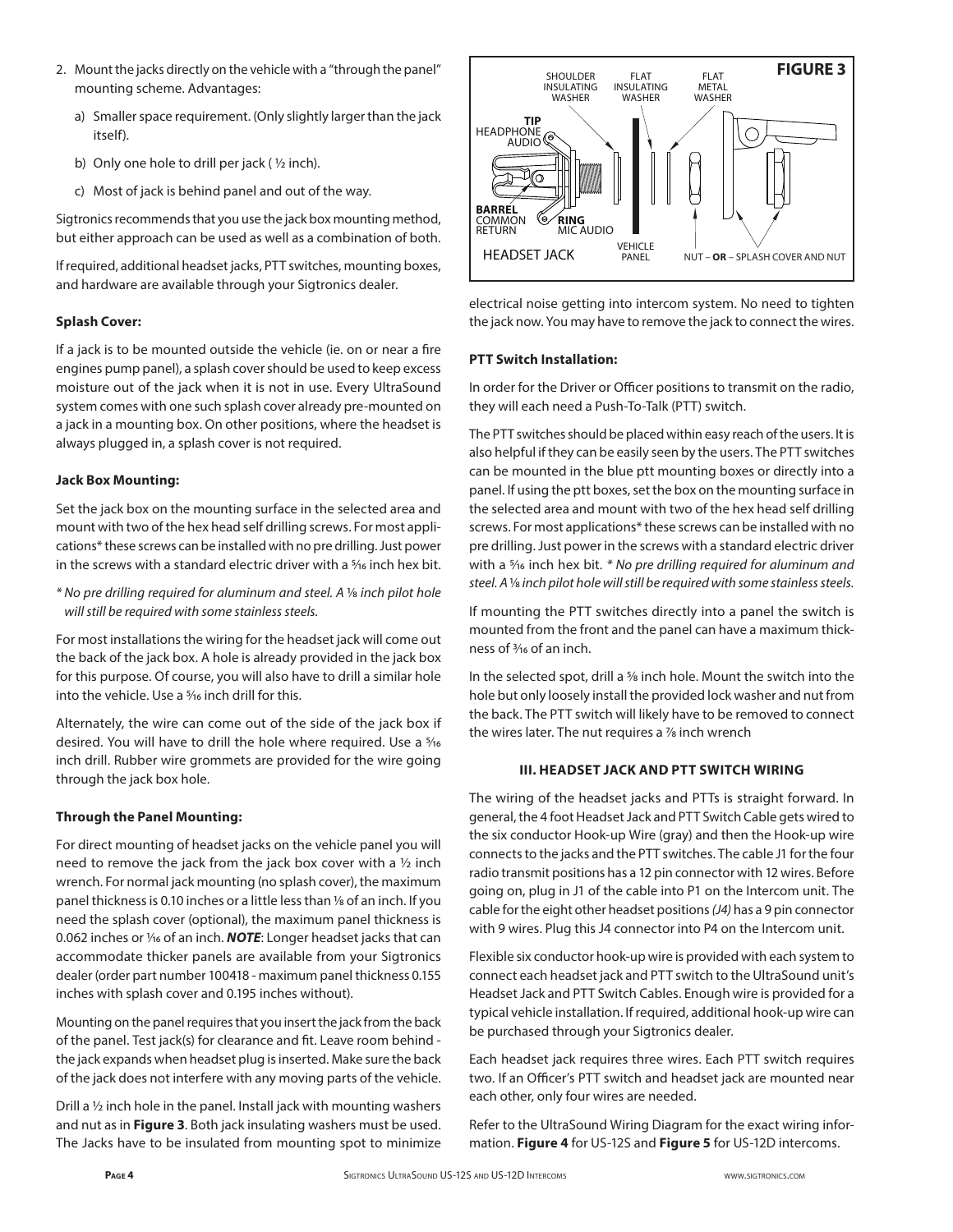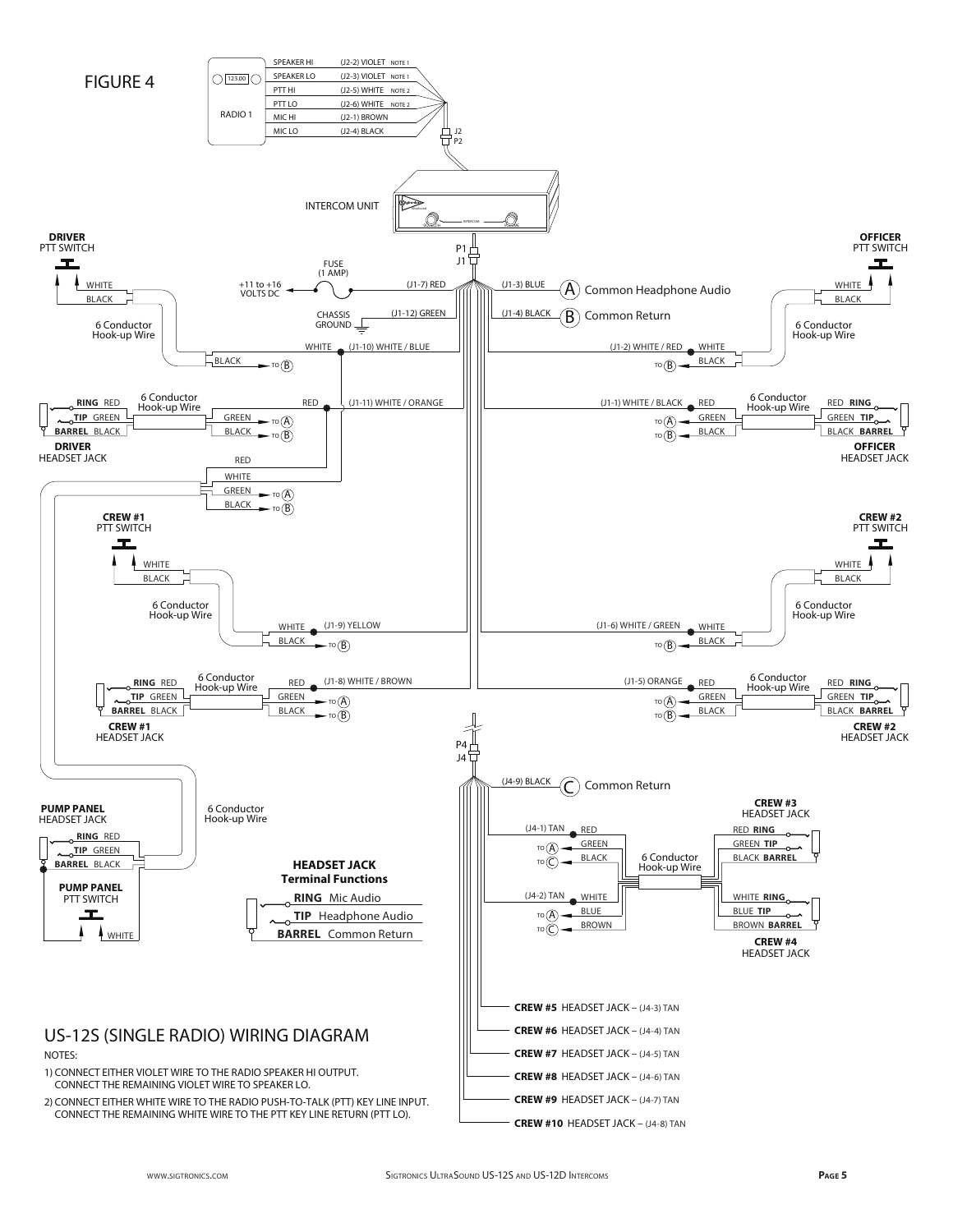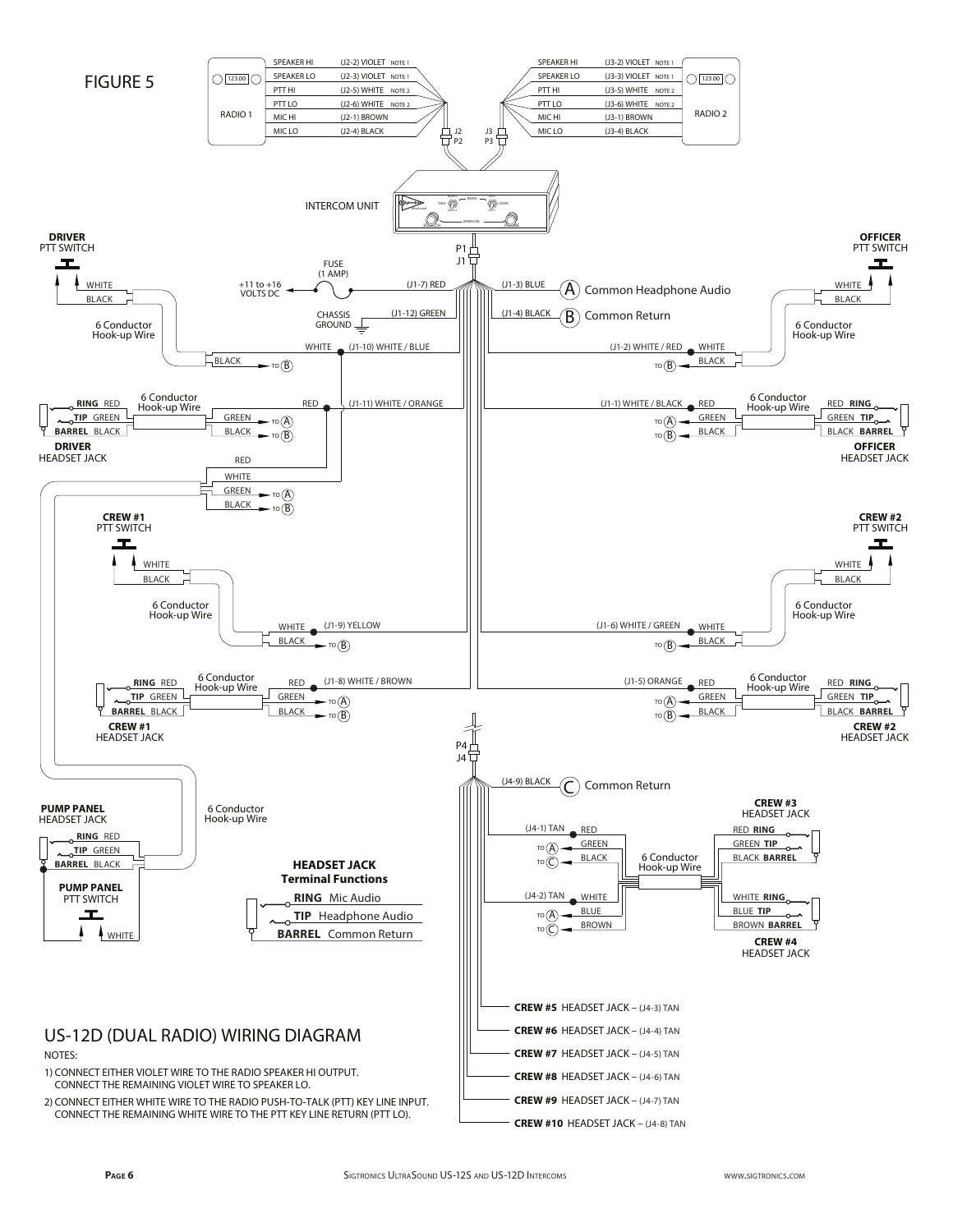The connections between the Headset Jack and PTT Switch Cables and the hook-up wire should be soldered and insulated for reliability. Do not use crimp type splices. They can become intermittent over time. Use a good quality electrical tape, or better yet, use heat shrink tubing to cover the soldered connections. The connections to the headset jacks and PTT switches will also have to be soldered. See **Figure 3** for jack terminal identification.

We also *do not recommend* using screw type terminal strips for intercom connections. There have been several instances where terminal strips introduced high levels of electrical noise like alternator whine into the intercom system. It is acceptable however to tie the intercom red and green power wires to existing vehicle terminal strips.

The best place to run the wiring between the unit and the jack and PTT switches is out of sight. It should be run behind vehicle panels and/or up in the headliner. This will reduce the chance of personnel or equipment catching on or damaging the wiring. Wire routing should take into account normal vehicle operations. Wires should not interfere with any of the vehicle's controls, compartments, or doors. If the vehicle's cab tilts up for engine servicing, run wiring along the existing vehicle wiring bundle. Make sure that wiring does not interfere or restrict the tilting operation. Also, make sure that the tilting operation will not cut or sever the wiring.

Make sure that the wiring does not rest on sharp edges. Over time the vehicle's vibration may cause a sharp edge to cut into the wire. Use the provided wire grommets wherever the four conductor wire goes through the hole into a jack box. Use wire ties or tie wraps to secure and strain relieve the wire.

At this time do not put the covers on the jack boxes or tighten up the PTT switches. You will need to verify the correct operation of the system before you close everything up.

#### **Power Connections:**

The UltraSound unit will run on 11-16 VDC. **CAUTION:** UltraSound units are designed for *negative ground* vehicles *only.* They can be used on positive ground vehicles only if a Sigtronics Positive Ground Adapter is used. Contact your Sigtronics dealer on pricing and availability.

Make sure that the vehicle power is turned off before connecting the UltraSound power wire. The power for the UltraSound unit comes in on the red and green wires on the Headset Jack and PTT Switch Cable.

Connect the red wire to vehicle power. (Try not to use a power buss that also runs electrical motors such as fans or light bars with rotating lights.) Connect the green wire to the vehicle chassis ground.

#### **INTERCOM WIRING CHECK OUT**

#### **System Setup:**

Before you connect the vehicle's radios, check out the system operation. Do the following without the vehicle's engine running:

First plug all headsets into the respective headset jacks. Put on one of the headsets and position the boom mic close to the mouth, as is the practice with hand-held microphones. Voice clarity is best when the mic is about ¼ inch away and slightly off center from the lips. Turn the volume control on the headset, *all the way up* (clockwise).

On the UltraSound unit, set both the intercom **VOLUME** control and **SQUELCH** control to full clockwise position.

Now turn vehicle power on. Verify that you can now hear yourself in your headset. Verify also that you can hear all the other headsets and that they can hear you. If everything is OK, skip to the "**PTT Test**" section. Otherwise, if something is not working right, see the following troubleshooting guide to find and fix the problem *before* going on with the installation:

#### **NO INTERCOM IN ANY OF THE HEADSETS:**

- 1. Make sure the UltraSound **VOLUME** and **SQUELCH** controls are set to full clockwise position.
- 2. Make sure the vehicle power is on.
- 3. Check the in-line fuse in the UltraSound Headset Jack and PTT switch Cable.
- 4. Check the power connection red wire.
- 5. Check the ground connection green wire.
- 6. Check for a short or open on the headphone wire (Blue wire on the Headset Jack and PTT Switch Cable). The problem could be anywhere along the blue wire connection between the headset jacks and the UltraSound unit.

#### **INTERCOM IN SOME HEADSETS BUT NOT IN OTHERS:**

- 1. Make sure that UltraSound controls are set as above.
- 2. Make sure that none of the PTT buttons are pressed.
- 3. Make sure that none of the PTT wires (white/red, white/blue, white/green or yellow if applicable) are shorted to ground.
- 4. Check specific "bad" headset jack wiring for:
	- a) Microphone wire (jack ring terminal) open or shorted to ground.
	- b) Headphone wire (jack tip wire) open or shorted to ground.
	- c) Incorrect wiring wires switched either at the jack or at the point where the hookup wire connects to the Headset Jack and PTT Switch Cable.

#### **LOUD SQUEAL IN THE HEADSETS ALL THE TIME:**

- 1. First make sure all headset plugs are plugged in all the way and that no part of any headset jack is physically touching any metal.
- 2. Check headset jack wiring at all jacks. For example, incorrect wiring such as reversing the jack tip and ring wires will cause a squeal.
- 3. Check for open headset jack barrel connection (black wire). The open could be anywhere along the black wire connection between the jack and the UltraSound unit.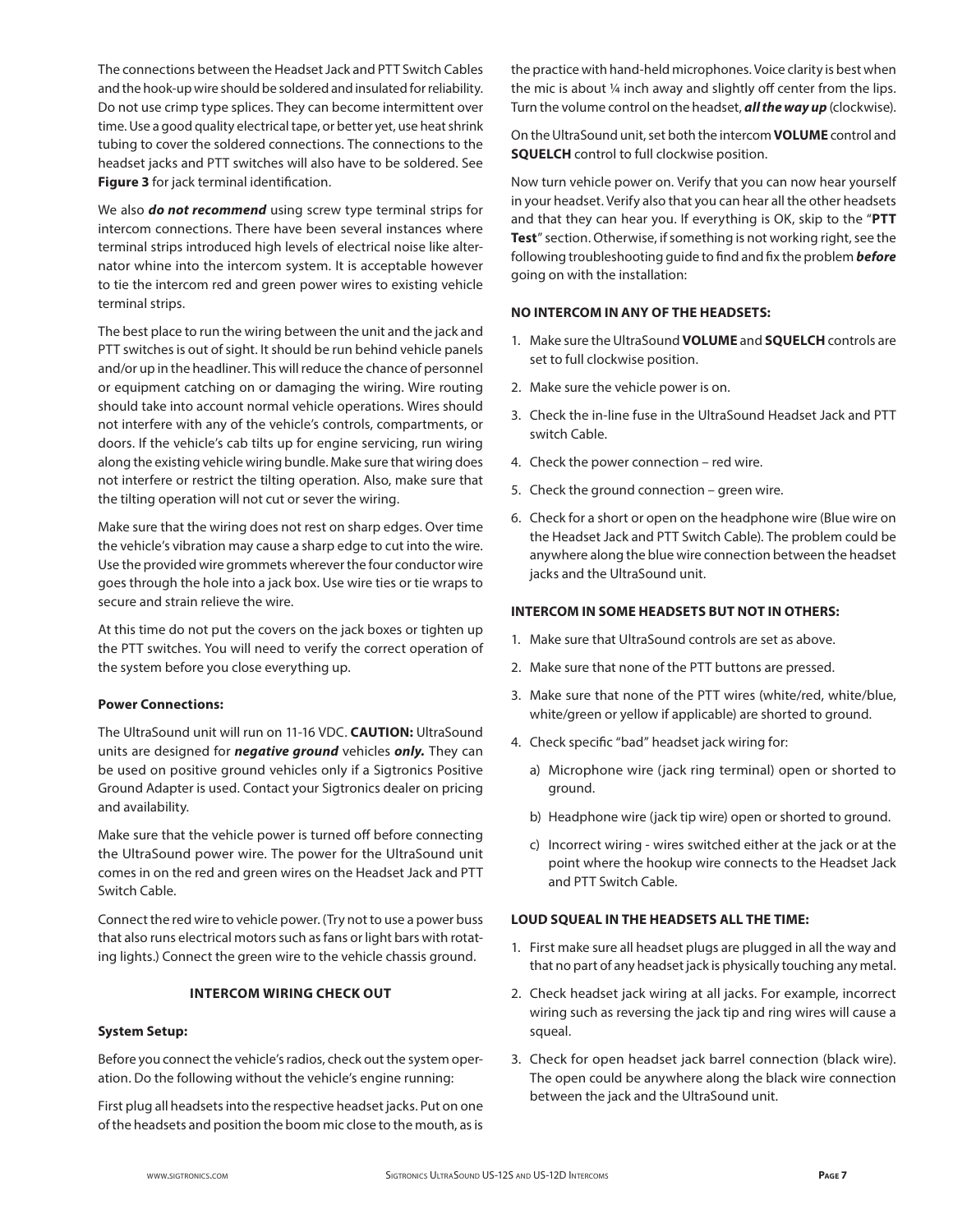4. Check for a microphone line (white/black, white/orange, white/ brown, orange, or tan wires) shorted to the headphone line (blue wire). The short could be at one of the headset jacks or in the wiring between the unit and a jack.

 Note that for 2 and 3 above, it will only squeal if a headset is actually plugged into the specific jack that is wired incorrectly.

# **PTT Test:**

If all above is good, make sure all headsets are plugged into their respective jacks. Put on the Driver's headset and position the microphone as usual. Press the Driver's PTT switch. While continuing to hold down the switch, talk into the mic and verify that you can still hear yourself. Also, while holding down the PTT switch, verify that *none* of the other headset microphones are active. Release the PTT switch.

Now put on the Officer's headset, position the microphone, and press the Officer's PTT switch. Verify that only the Officer's headset microphone is active as his switch is held down.

If the system has a jack and PTT wired up at the vehicles pump panel, unplug the headset from the Drivers position and plug it into the pump panels jack. Press and hold down the pump panel PTT switch. Verify that only the pump panel headset microphone is active.

If all works fine, skip down to "**Electrical Noise Test**" section. If anything does not work as above, you have one of three possible PTT switch wiring errors:

- 1. PTT line (white/red, white/blue, white/green, or yellow wires) open or not connected between a PTT switch and the UltraSound unit.
- 2. Open or missing return line (black wire) to a PTT switch.
- 3. Reversed PTT lines. The Drivers PTT line connected to the Officer's PTT switch and vise versa.

#### **Electrical Noise Test:**

The last thing to do *before* the radios are hooked up to the unit is a simple noise test to verify system wiring as well as vehicle electrical system integrity.

- 1. Unplug all intercom headsets except for the Drivers.
- 2. Make sure all the UltraSound panel controls and switches are set as in "**System Setup**" section.
- 3. Start the vehicles engine and let it idle a bit. This is a stationary test — the vehicle should not be moving and should be in "PARK" or "NEUTRAL" with brakes set.
- 4. Close all vehicle windows and doors to eliminate as much background noise as possible.
- 5. Turn on as much vehicle electrical equipment as possible. This usually means *all* lights and strobes. Do not turn on sirens or horns.
- 6. Put on the Driver's headset, position the mic, and make sure the headset volume control is set to maximum.
- 7. With the vehicle still in "PARK" or "NEUTRAL" and brakes set, slowly increase the vehicle engine rpm from idle to about 1500 RPM and

back again. While doing this, listen for any whine or hum in the headsets. Except for some possible engine background noise being picked up from the headset microphone you should not hear any "Electrical" whine or hum in the headset.

8. Shut off the vehicle engine as well as the lights, strobes, etc. If, while the engine was running, there was no electrical noise, skip down to "**Radio Hook Up**" section. If you did hear electrical noise, use the following to track down the problem:

 Turn the vehicle power off and disconnect the UltraSound ground connection (green wire) from ground. Turn on the vehicle power (engine off), put on the Driver's headset and see if the intercom part of the UltraSound unit is working.

# **IF YOU CAN HEAR YOURSELF IN THE HEADSET:**

- 1. Then the UltraSound intercom return wire (black) is incorrectly grounded to the vehicle chassis. Look for:
	- a) A headset jack barrel touching the vehicle chassis. Most common when a headset jack is mounted directly into the vehicle's panel without using the supplied insulating washers or incorrectly installing the washers.
	- b) The black wire pinched or cut and shorting to the vehicle chassis. This can be anywhere along the intercom wiring as the black wire goes to all headset jacks and PTT switches.
- 2. Once the problem has been found and fixed, again make sure that the intercom now does *not* work with the green wire disconnected. You could have the black wire grounded in more than one spot.
- 3. The next step is to reconnect the green wire and do the electrical noise test again to assure that you have fixed all possible noise problems.

# **IF YOU CANNOT HEAR YOURSELF IN THE HEADSET:**

The intercom wiring is correct, but excessive electrical noise from the vehicle's power system is affecting the UltraSound unit operation. This noise is getting into the unit on the UltraSound power wires (red and green). There are basically two types of power line electrical noise sources:

1. Noise generated directly by the vehicle's electrical/ charging system — most commonly known as alternator whine. This is only present when the vehicle's engine is running and recognized by the fact that the pitch or frequency of the whine changes directly with the change in engine rpm. (Higher frequency at higher engine rpm's and lower frequency at lower rpm's.)

 The preferred way to solve this type of problem is to have the vehicle's electrical / charging system serviced. The most common cause of this type of noise is bad diodes in the vehicle's alternator. Other possible causes are: Bad vehicle voltage regulator; Bad alternator or battery cable connections; Missing or bad engine or alternator grounding straps.

 If servicing the vehicle's charging system is impractical, installing a good alternator whine power line filter between the vehicle power and the UltraSound red wire will usually accomplish the same thing. Do not use the type of filter that installs on or near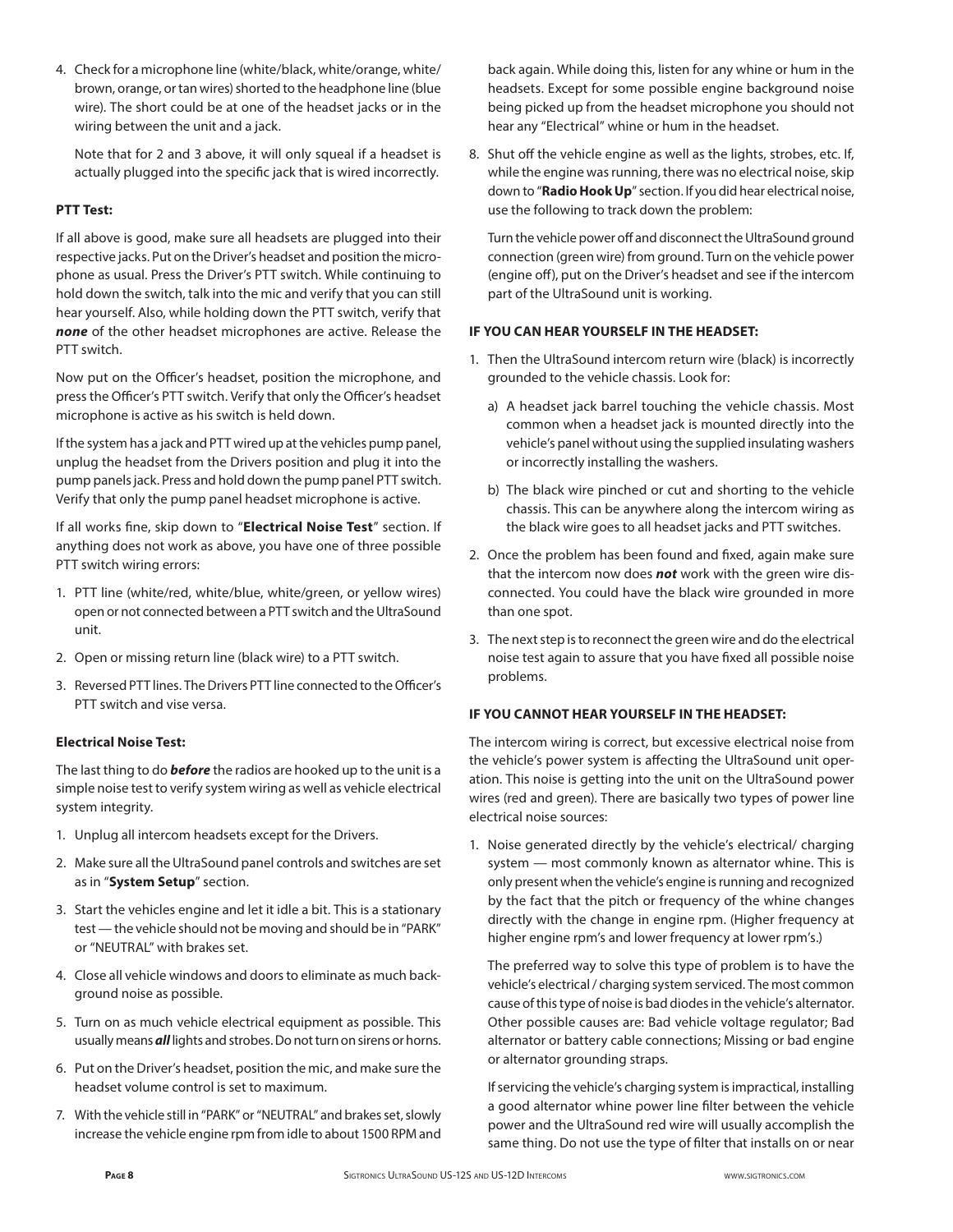the alternator. *NOTE:* This solution should not be considered a permanent fix. Vehicle charging system problems of this type will eventually cause other equipment failure as well as shorten the life of the vehicle's batteries.

2. The other type of noise is that generated by equipment that uses the vehicle's power. This type of noise is usually constant and does not vary with engine rpm. It does, however, go away completely if the offending equipment is shut off or disconnected. Electrical motors in fans or light bars with rotating lights are two common examples.

Several things can be done to rectify this type of electrical noise:

- a) Find a better (less noisy) vehicle power source for the Ultra-Sound unit. Move the UltraSound red wire to another power buss. Try not to use a power buss that also runs electrical motors such as fans or light bars with rotating lights.
- b) Move the UltraSound ground connection (green wire) to another ground point on the vehicle.
- c) Install an electrical noise filter on the power line going to the equipment causing the noise. Contact the company that makes the offending equipment for a recommendation on the type of filter to use.

If something does not work as described, go back over the wiring and correct *before* going on. If all is well, you can tighten all headset jacks and secure all jack box covers with the supplied hardware. Also, tighten and secure all PTT switches. On the UltraSound unit, turn down the intercom **VOLUME** control to approximately the 10 o'clock position.

#### **IV. RADIO HOOK UP**

The connection of the UltraSound unit to the vehicle's radio(s) should be done by someone familiar with the radio(s) such as your radio installer. Refer to the UltraSound Wiring Diagram - **Figure 4** for US-12S units or **Figure 5** for US-12D units. Only the radio functions are shown for the radio end of the UltraSound Radio Interface Cable. Because the connector(s) used by radio manufacturers varies widely, you will have to consult the radio manual or manufacturer for the connector(s) and pin assignments used. Sigtronics has extensive radio interface experience and can assist with any question you might have concerning this or any other aspect of the UltraSound system. See our installation hot line number located on the last page of this manual.

First plug J2 of the Radio 1 Interface Cable into P2 of the Intercom. Then using the radio manuals and the UltraSound Wiring Diagram, identify the correct signal wires or connector pins to attach the respective UltraSound wires. For most radios, these connections are at the back of the radio or radio control head. For some radios, the only place to connect the MIC HI and LO and PTT HI and LO wires is to the hand-held microphone connector.\* It is best to wire in such a way that the radio hand microphone can still be used as normal. Make sure that you do not physically tie the UltraSound MIC LO and SPEAKER LO wires to the same pin on the radio, even if they are tied together inside the radio. As in the headset wiring, the connections between the UltraSound and radios should be soldered and insulated for reliability. Do not use crimp type splices. Use a good quality electrical tape or heat shrink tubing to cover the soldered connections.

*\* For the more popular radios of this type Sigtronics manufactures plug in "Y" adapters to make these connections easy. Contact your Sigtronics dealer for pricing and availability.*

For dual radio units (US-12D), hook up Radio 1 first and test before moving on to Radio 2.

Connect the six wires from the Radio 1 Interface Cable to the appropriate connections on the vehicle's radio. Once that is done you will need to set the RADIO 1 VOLUME switch on the back of the Ultra-Sound unit. See **Figure 6**. This switch and the vehicles radio volume control set how loud you hear the vehicles radio in the headsets. For most applications the default setting of "LO" (up for Radio 1) is fine. If the vehicles radio volume has to be turned up too high to hear it in the headsets, set this switch to the "HI" position (down for Radio 1). Otherwise leave it in the "LO" position. The switch can be set with a pen or small flat blade screwdriver.

The last step is to set the Radio 1 Microphone Transmit Gain. Microphone Transmit Gain (labeled MIC XMIT GAIN) adjustment for the radio (or both radios for US-12D) is also provided on the back of the UltraSound unit. The adjustment(s) sets the microphone audio level going to the radio(s) during transmit. The Microphone Transmit Gain adjustment(s) will need to be initially set to your particular radio(s). The gain(s) once set, should never need adjustment again unless the type of radio(s) used is changed. The following simple procedures take you through the adjustment of the Microphone Transmit Gain(s).



**Radio Microphone Transmit Gain Adjustment** can be made with a small, flat blade screwdriver. Referring to **Figure 6** above, the gain adjustment is set by two controls - a "HI/LO" RANGE switch and a rotary "ADJ" control. Set the RADIO 1 MIC XMIT GAIN RANGE switch to the "LO" position (up for Radio 1). This is the default factory setting. Adjust the "ADJ" control clockwise to increase the output gain or level to the radio. Counter-clockwise rotation decreases it. The basic adjustment concept is simple. You will be setting the level and clarity of outgoing radio transmissions through the UltraSound unit headsets, to match or exceed that of transmissions using the radio's standard hand microphone. To do this, you will need to transmit and receive on the vehicle's radio to a remote station. Arrange to have someone nearby with a radio compatible to the radio you are using with the UltraSound. Then…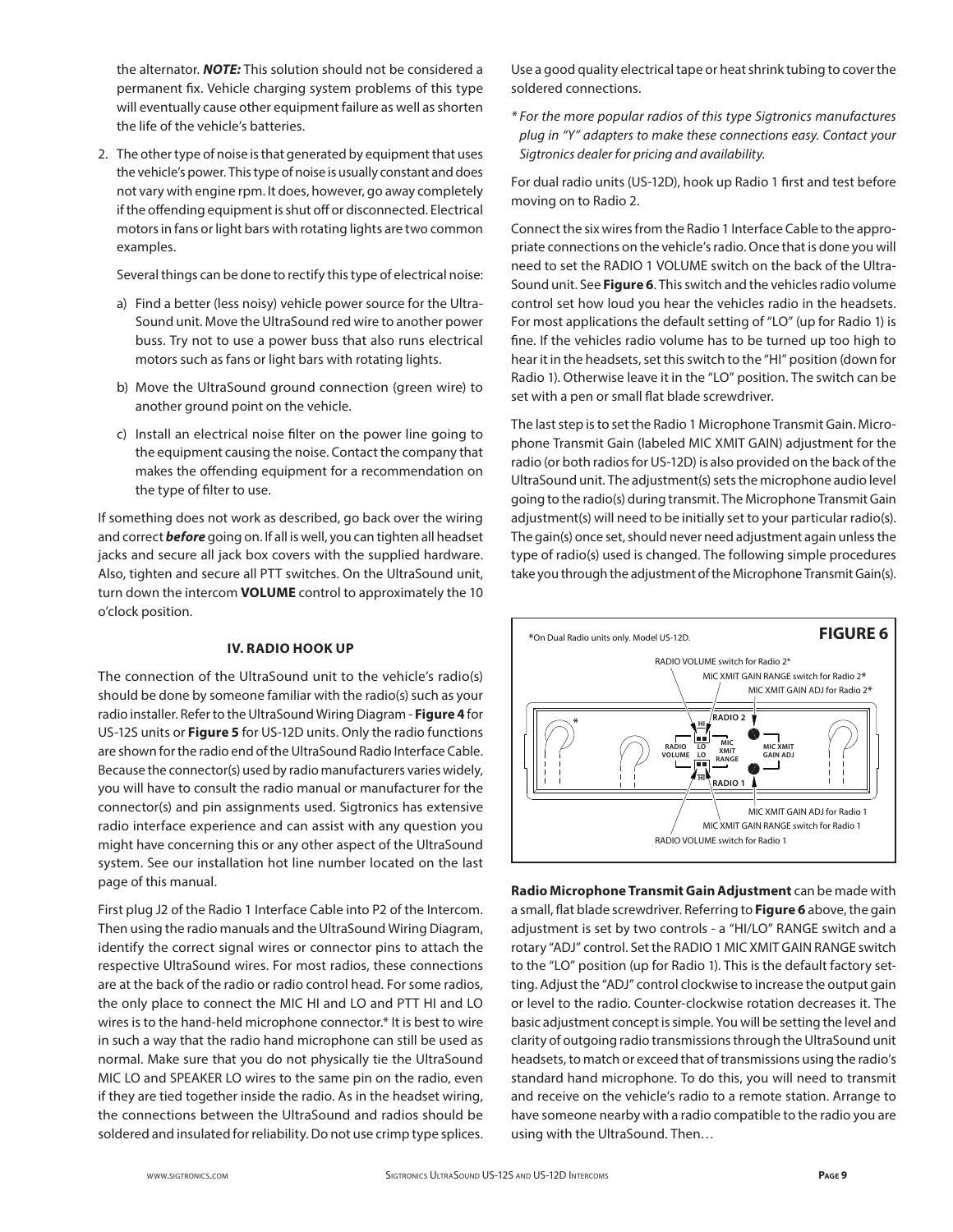- 1. Plug a headset into the Officer's jack. Make sure that the volume control on the headset is turned up to full. It is not necessary to connect the other headsets (or Radio 2 on US-12D units) for this adjustment. On dual radio units (US-12D), set **RADIO 1/ RADIO 2** switch to **"RADIO 1"** and the **AUTO / BOTH** switch to **"AUTO"**.
- 2. Put on the Officer's headset and position the headset microphone as normal. Turn the UltraSound VOLUME control all the way down (counter-clockwise). You should *not* be able to hear yourself in the headset.
- 3. With the radio's *hand* mic, transmit as normal, to the remote station. Transmit long enough so that the receiving station can get "calibrated" to your transmission (voice) level.
- 4. Verify radio reception. If OK, use Officer's PTT to transmit to your receiving party. If receiving station reports weak transmission, use the screwdriver to turn the **RADIO 1 MIC XMIT GAIN ADJ** clockwise a small amount. If they report garbled, broken, or noisy transmissions, turn the **RADIO 1 MIC XMIT GAIN ADJ** counter-clockwise a small amount. Repeat as necessary until the receiving party reports that transmissions through the Ultra-Sound sound as good or better than when using the radio hand microphone.
- 5. If the receiving party reports that your transmissions are still weak with the MIC XMIT GAIN ADJ at the full clockwise position, then switch the RADIO 1 MIC XMIT GAIN RANGE switch to the "HI" position (down for Radio 1) and repeat steps 3 and 4 above. That's all there is to it!

Once the gain is set, also check radio operation with the vehicles engine running. If radio reception and transmission through the UltraSound unit are fine, for US-12S units this completes the installation. Skip to the "**System Operation**" section. If everything is OK for US-12D units, skip to the "**Radio 2 Hook Up**" section. If something does not work correctly, check the following troubleshooting guide:

#### **Radio Troubleshooting Guide:**

*NOTE*: For dual radio units (US-12D) it is far easier to troubleshoot with only one radio connected to the Sigtronics UltraSound unit at a time.

First determine if the trouble occurs with the vehicle engine running.

#### **VEHICLE ENGINE OFF:**

- 1. Can't hear radio in headset:
	- a) Turn up radio volume at the radio as normal. Make sure however, you are not picking up the radio through the headset microphones by briefly turning down (counter-clockwise) the intercom **VOLUME** control all the way.
	- b) Check violet wire (SPEAKER HI and LO) connections from the UltraSound to the radio.
	- c) Set the appropriate RADIO VOLUME switch on the back of the UltraSound unit to the "HI" position.
	- d) For US-12D units, make sure that **RADIO 1/RADIO 2** switch is set to the radio you want to hear.
- 2. Can't talk to dispatch (transmit) on radio through the headset:
	- a) Check the connections between UltraSound unit and the radio. Both white wires (PTT HI and LO) and the Brown and Black wires (MIC HI and LO).
	- b) Check the UltraSound Radio Mic Transmit Gain adjustment.
	- c) For US-12D units, make sure the **RADIO 1/RADIO 2** switch is set to the radio you want to transmit on.

#### **VEHICLE ENGINE ON:**

1. Electrical noise (alternator whine) in headsets when receiving on radio, or ...

 Dispatch reports that they hear electrical noise (alternator whine) when transmitting from vehicle through the headsets.

- a) First make sure that the problem is only related to the radio hook up. Make sure that you did the "**Electrical Noise Test**" for the intercom (without the radios connected) and fixed any problems there before you go further. If OK then:
- b) Check all six radio interface wires between the UltraSound unit and the radio — MIC HI, MIC LO, PTT HI, PTT LO, SPEAKER HI, and LO. Make sure that you have the correct pin numbers for the radio you are hooking to. Make sure that MIC LO and SPEAKER LO are not physically tied to the same pin on the radio; even if they are tied together inside the radio.
- c) If the wiring is OK, then noise is coming from radio:
- i) Possible bad radio wiring, (Check radio power and ground connections for loose or corroded connections) or. . .
- ii) Excessive noise is generated directly by the vehicle's electrical / charging system - most commonly known as alternator whine. This is only present when the vehicle's engine is running and recognized by the fact that the pitch or frequency of the whine changes directly with the change in engine rpm.

 The preferred way to solve this type of problem is to have the vehicle's electrical / charging system serviced. The most common cause of this type of noise is bad diodes in the vehicles alternator. Other possible causes are: Bad vehicle voltage regulator; Bad alternator or battery cable connections; Missing or bad engine or alternator grounding straps.

 If servicing the vehicle's charging system is impractical, installing a good alternator whine power line filter in-line with the radio power wire(s) will usually accomplish the same thing. All radio power wires will have to be filtered. Some radios have more than one wire that hooks to vehicle power. Contact the radio manufacturer for a recommendation on the best filter for the particular radio. *NOTE*: This solution should not be considered a permanent fix. Vehicle charging system problems of this type will eventually cause other equipment failure as well as shorten the life of the vehicle's batteries.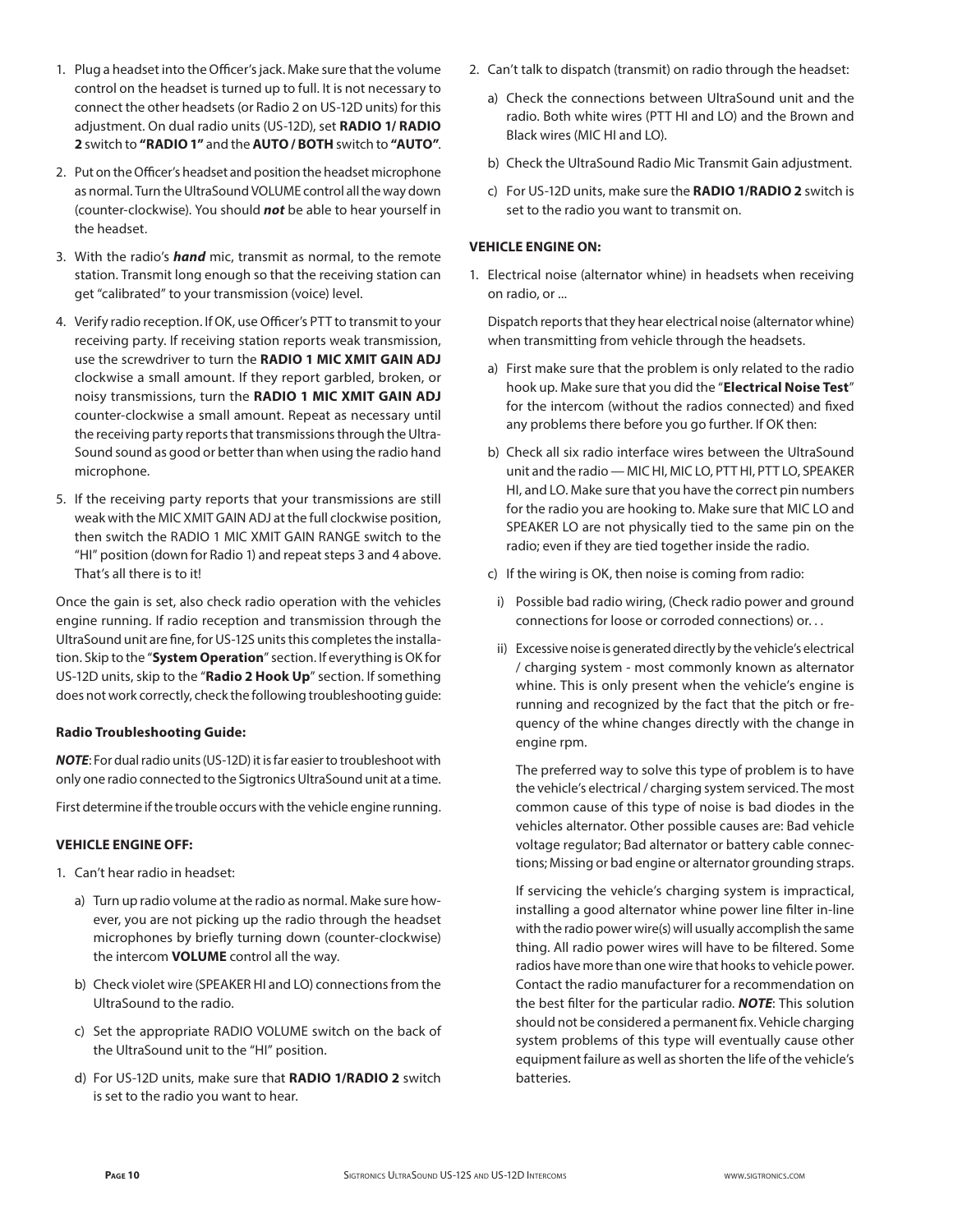- 2. Dispatch says too much background noise or unclear or weak transmissions.
	- a) Check to see if a radio hand mic on the vehicle is also active or "live" when transmitting through the UltraSound unit. Check this while *not* wearing a headset and by talking directly into the radio hand mic and pressing either UltraSound PTT switches. Do not press the PTT button on the hand mic itself. If dispatch can hear you loud and clear, then the background noise pick up is coming from this active hand mic. If you have this type of hand mic, then it is best to contact the radio manufacturer for instructions on a possible microphone modification to fix the problem. Some radio manufacturers can supply a compatible microphone that does not have this problem.
	- b) Adjust the UltraSound Radio Mic Transmit Gain controls. If the mic level is set too low, you will get reports of weak transmissions. If the mic level is too high, you will get reports of noisy or garbled transmissions. See "**Radio Mic Transmit Gain Adjustment**".

#### **Radio 2 Hook Up:**

Plug in J3 of the Radio 2 Interface Cable into P3 of the UltraSound unit. Using the radio manual and **Figure 5**, connect the six wires to the appropriate connections on the vehicle's radio. Once that is done you will need to set the RADIO 2 VOLUME switch on the back of the UltraSound unit. See **Figure 6**. For most applications use the default setting of "LO" (down - which is the reverse of the Radio 1 switch). If the vehicles radio volume has to be turned up too high to hear it in the headsets, set this switch to the "HI" position.

Next, set the Radio 2 Microphone Transmit Gain. The **Radio 2 Microphone Transmit Gain Adjustments** are the top set of the two located on the back of the UltraSound unit. The adjustment procedure is very similar to that of the Radio 1 Mic Transmit Gain adjustment. First set the RADIO 2 MIC XMIT GAIN RANGE switch to the "LO" position (default setting). *NOTE*: the HI and LO switch positions for Radio 2 are upside-down from that of Radio 1. Arrange to have someone nearby with a radio compatible with your Radio 2. Then, proceed as follows:

- 1. Again, plug in a headset into Officer's jack. Make sure that the volume control on the headset is turned up to full. (Radio 1 and the other headsets are not needed for this adjustment.) Set the RADIO 1/RADIO 2 switch to "RADIO 2" and the AUTO/BOTH switch to "AUTO".
- 2. Put on the Officer's headset and position the headset microphone as normal. Turn the UltraSound VOLUME control all the way down (counter-clockwise). You should *not* be able to hear yourself in the headset.
- 3. With the radio's *hand* mic, transmit as normal, to the remote station. Transmit long enough so that the receiving station can get "calibrated" to your transmission (voice) level.
- 4. Verify Radio 2 reception. If OK, use Officer's PTT to transmit to your receiving party. If receiving station reports weak transmission, use the screwdriver to turn the **RADIO 2 MIC XMIT GAIN ADJ** clockwise a small amount. If they report garbled, broken, or noisy transmissions, turn the **RADIO 2 MIC XMIT GAIN ADJ** counter-clockwise a small amount. Repeat as necessary until the receiving party reports that transmissions through the UltraSound sound as good or better then when using the radio hand microphone.
- 5. If the receiving party reports that your transmissions are still weak with the MIC XMIT GAIN ADJ at the full clockwise position, then switch the RADIO 2 MIC XMIT GAIN RANGE switch to the "HI" position and repeat steps 3 and 4 above.

If Radio 2 does not operate as it should, use the "**Radio Troubleshooting Guide**" to find and fix the problem. This completes the UltraSound installation.

#### **HEADSET HOOK INSTRUCTIONS**

The enclosed headset hooks are provided at no additional charge to allow for a convenient way to store the headset. These strong and durable hooks may be mounted in any location. Two mounting methods seem to be preferred:



- 1. Top Mounting (**Figure 7-a**). The hooks may be mounted from the existing headliner screws and hardware, or you may use the enclosed attaching screws. When used with an electric driver these screws are self drilling. For most metals such as aluminum or common steel, they will not require a pilot hole. For some stainless steels however, 1/8 inch pilot holes will need to be drilled. Attach the right angle mounting bracket to the hooks with the machine screws and lock nuts.
- 2. Side Mounting (**Figure 7-b**). The hooks may be mounted on the side of the cab with the enclosed attaching screws.

**Note:** The right angle mounting bracket may be shortened (one hole removed) by cutting with any standard hack saw.

This completes the UltraSound installation.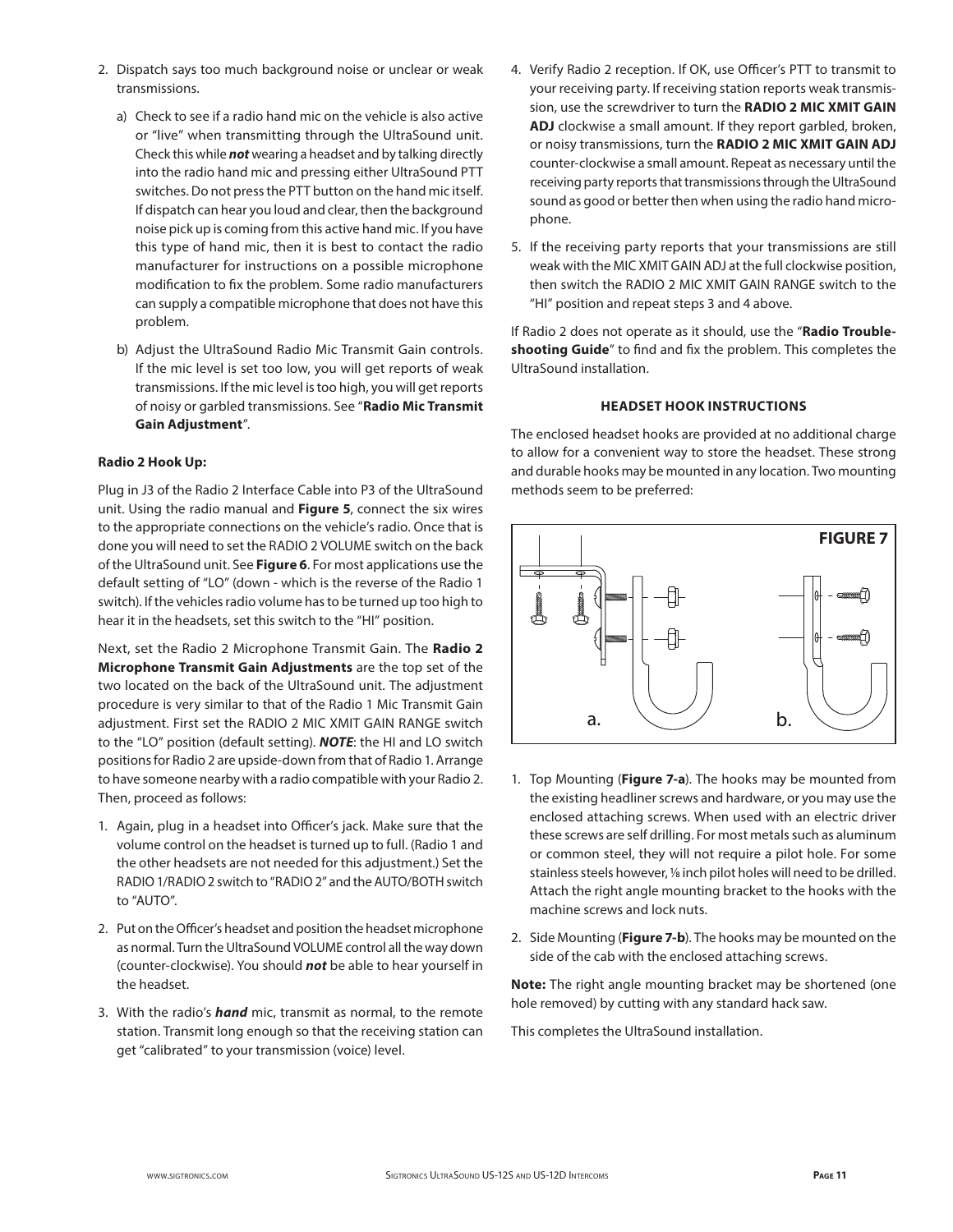#### **SYSTEM OPERATION**

The following describes how to use the UltraSound System as well as adjust the UltraSound controls. It also explains exactly how the UltraSound unit operates. This will allow you to easily set all unit functions to your specific needs. If you are not familiar with the UltraSound operation, perform the next few steps while the vehicle is *not* in motion.

#### **Headsets**

Put on the headset(s) and position the boom mike close to the mouth, as is the practice with a hand-held mike. For best voice clarity, the headset microphone must be positioned to one side of the mouth and *¼ inch from the lips.* Turn the volume control on the headset ear cup to maximum. Turn down for individual hearing needs if necessary only after intercom and radio volumes have been set correctly. (see below)

**Intercom operation and adjustment** can be performed by the following procedure:

- 1. Turn the intercom SQUELCH control to the maximum clockwise position. For best system performance set the intercom VOLUME control as low as possible. On most systems this will be approximately the 10 o'clock position. *NOTE:* the intercom volume control only adjusts the volume of conversation between the headsets inside the vehicle. It *does not* affect the level at which you hear the dispatch radio. See "**Radio Operation**" below. You should now hear yourself and others on the intercom.
- 2. To adjust the Intercom SQUELCH for voice activated operation (VOX), it is helpful to have some background noise (truck engine or…). Turn intercom SQUELCH control all the way counter-clockwise. Now, without speaking, rotate the SQUELCH control clockwise until you hear the background noise in your headset. Next, rotate it counter-clockwise in small amounts until the background noise disappears. Finally, make small adjustments until your voice triggers the unit at comfortable speaking levels. This procedure is necessary because the squelch is a "Fast-on, Slow-off" system.

 When you speak, your voice will be heard in the headsets but the sound will cut off about a second after you stop speaking. Minor readjustment of the squelch may be necessary if the background noise level changes significantly (engine idling to cruise power with siren on).

### **Radio Operation**

With the UltraSound System, your radio(s) are heard through the headsets as well. Adjust the volume level of the dispatch radio(s) in the headsets with the volume control on the radio as normal. *NOTE* that the radio volume *does not* effect the intercom volume and vise versa.

Transmitting (talking to dispatch) from the selected headset positions is possible on a one-at-a-time basis. For a typical UltraSound installation the Driver, Officer, Crew #1, or Crew #2 positions can transmit at any time simply by pressing their PTT switch. The other positions cannot transmit on the radios. When one position transmits, several things take place automatically:

- All headset microphones, except for the transmitting position, are muted.
- The selected radio is put into transmit mode.
- The headset microphone audio (your voice) is sent to the selected radio.
- Sidetone is generated and sent to your headphones.\*
- \* Sidetone is a portion of the transmitted voice signal sent back into your headset so that you can hear what you are saying while transmitting. The intercom **VOLUME** control adjusts the volume level of the sidetone that you hear in your headset. The other headsets will also hear the transmission sidetone. Of course, when the PTT switch is released, (stop transmitting) all functions return to normal, instantly and automatically.

#### **For Dual Radio Units - US-12D:**

The operation of the dual radio UltraSound units are identical to that of the single radio units except for the addition of radio selection:

**Radio Selection** of both Radio 1 and Radio 2 radios are provided by two switches.

- 1. **RADIO 1/RADIO 2 (TALK)** determines the radio you wish to transmit on.
- 2. **AUTO/BOTH (LISTEN)** selects which radio(s) you receive or hear in your headset.
	- a) **"AUTO"** position allows you to hear the radio that the **RADIO 1/RADIO 2** switch is set to.
	- b) **"BOTH"** position permits you to hear both the radios at the same time.